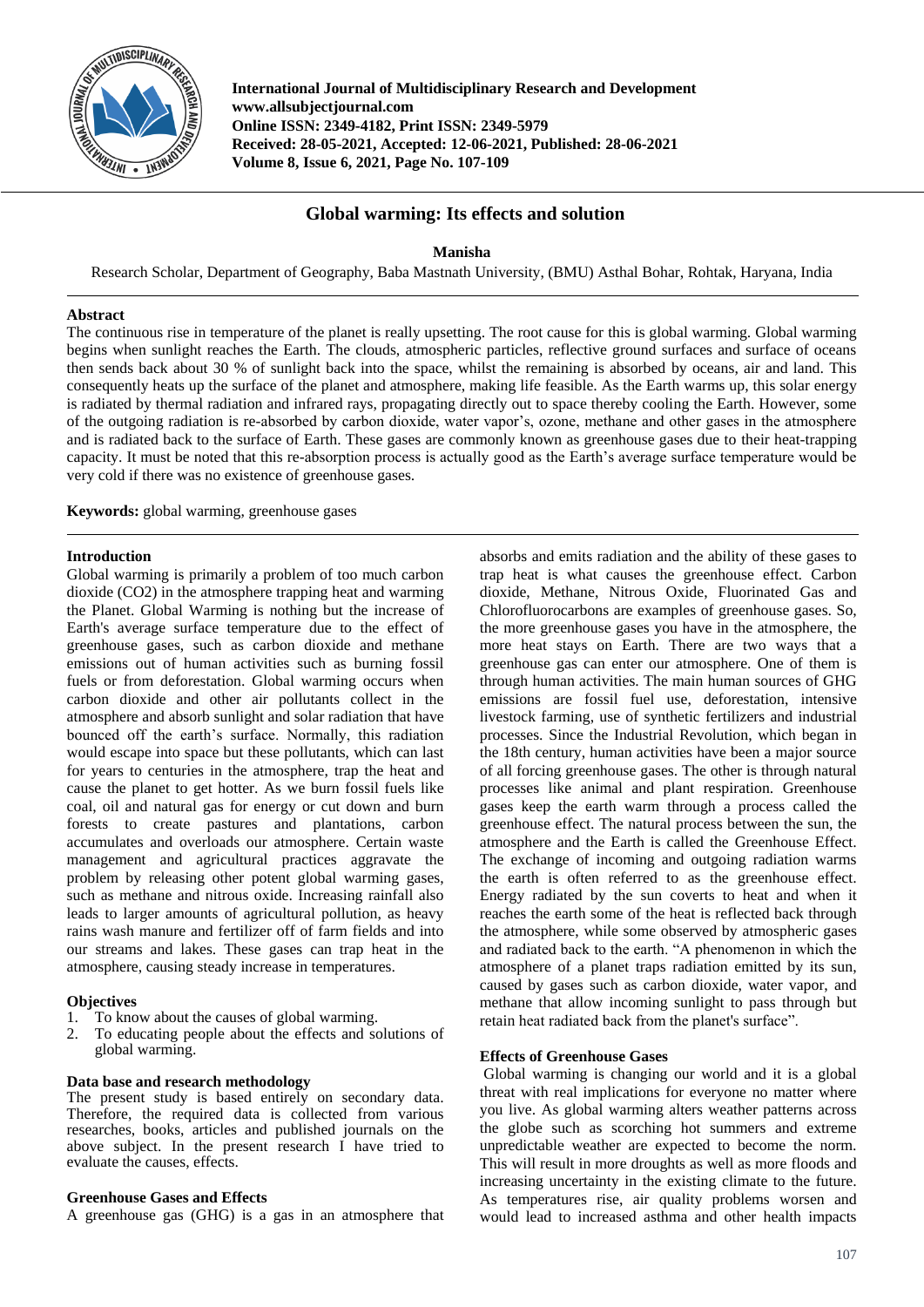would be significant. Severe allergies can also lead to missed days of work and school, and an overall lower quality of life. Wildlife and trees will feel the impacts as well. Greenhouse gases are a group of compounds that are able to trap heat (long wave radiation) in the atmosphere, keeping the Earth's surface warmer than it would be if they were not present.

- 1. These gases are the fundamental cause of the greenhouse effect. The ability of these gases to trap heat is what causes the greenhouse effect.
- Increase in the amount of greenhouse gases in the atmosphere enhances the greenhouse effect which is creating global warming and consequently climate change. Greenhouse gases allow sunlight (short wave radiation) to pass through the atmosphere freely.
- 3. Some of the energy radiated by the sun bounces back out towards space as heat. Of the heat emitted back to space, some is intercepted and absorbed by greenhouse gases in the atmosphere and then re-emit it towards the earth which increases global temperatures.
- 4. Forcing greenhouse gases like carbon dioxide, methane, nitrous oxide and fluorinated gases take many years to leave the atmosphere as are all well-mixed gases in the atmosphere. They do not react to changes in either temperature or air pressure and thus do not get removed easily like water that condenses to become rain or snow. Their long atmospheric lifetime allows them to have a lasting effect on global warming and climate change.
- 5. Water vapor is a highly active component of the climate system that responds rapidly to changes in conditions by either condensing into rain or snow, or evaporating to return to the atmosphere.
- 6. Greenhouse gases greatly affect the temperature of the Earth and without them; surface temperatures would be on an average about 32.5°C colder.

## **Major effects of global warming or climate change Global Warming Affect Rainfall**

Global warming is expected to intensify extreme precipitation, but the rate at which it does so in the tropics has remained unclear. With every 1-degree Celsius rise in temperature, the tropical regions will see 10 percent heavier rainfall extremes, with possible impacts for flooding in populous regions.

### **Increased Melting of Ice**

Some of the effects of global warming include increased melting of land ice, faster rises in sea level and increased temperature averages. It also increases the demand for energy and contributes to extreme weather conditions. As the ice melts, it flows into the sea and contributes to increases in the sea level. Global warming disturbs the balance of ecosystems by changing the salinity of ocean waters. Hence, fish and other organisms unable to adapt, die or experience growth or reproductive issues. Global warming also increases the temperatures at and above the ocean surface.

## **Increase in average temperatures and temperature extremes**

One of the most immediate and obvious effects of global warming is the increase in temperatures around the world. The average global temperature has increased by about 1.4 degrees Fahrenheit over the past 100 years, according to the National Oceanic and Atmospheric Administration (NOAA). Extreme weather is an effect of global warming. While experiencing some of the hottest summers on record, much of the United States also has been experiencing colder than normal winters. Global warming may also lead to extreme weather other than cold or heat extremes.

## **Plants and Animals**

Many species of plants and animals are already moving their range northward or to higher altitudes as a result of warming temperatures. They are not just moving north, but they are moving from the equator toward the poles. They are quite simply following the range of comfortable temperatures which is migrating to the poles as the global average temperature warms. This becomes a problem when the rate of climate change velocity is faster than the rate that many organisms can migrate. Because of this, many animals may not be able to compete in the new climate regime and may go extinct.

## **Social Effects**

Agricultural systems will likely be dealt a crippling blow. Though growing seasons in some areas will expand, the combined impacts of drought, severe weather, lack of snowmelt, greater number and diversity of pests, lower groundwater tables and a loss of arable land could cause severe crop failures and livestock shortages worldwide.

# **Solution**

## **Use of energy efficient products**

Energy efficient products like fluorescent bulbs go long way in saving energy and that too at low cost. Energy produced by electronic gadgets at home or industry are largest producer of global warming. Using energy efficient products has vast potential to save both energy and money, and can be deployed quickly.

## **Adopt to nuclear**

Nuclear technology produce low carbon emissions, an increase in the use of nuclear energy could help in reducing global warming. Though, nuclear technology pose serious threat to health and security but its' safe use can help in reducing global warming to great extent.

#### **Passing out fossil fuels**

Burning of fossil fuels like wood or coal produces more carbon emissions than other product. Phasing out coal burning power plants and not burning fossil fuels directly will reduce dependence on fossil fuels.

#### **Put off gadgets**

Often when we go out and we forget to switch off fans, bulbs, and gadgets when actually there is no use of them. These devices generate heat which in itself contributes to global warming. Switching off these devices will save electricity, lower down electricity bills and reduce global warming.

#### **Stop deforestation**

Less trees means less absorption of green house gases which are in itself responsible for more global warming. We can fight global warming by reducing deforestation and reducing forest degradation. Managing forests and